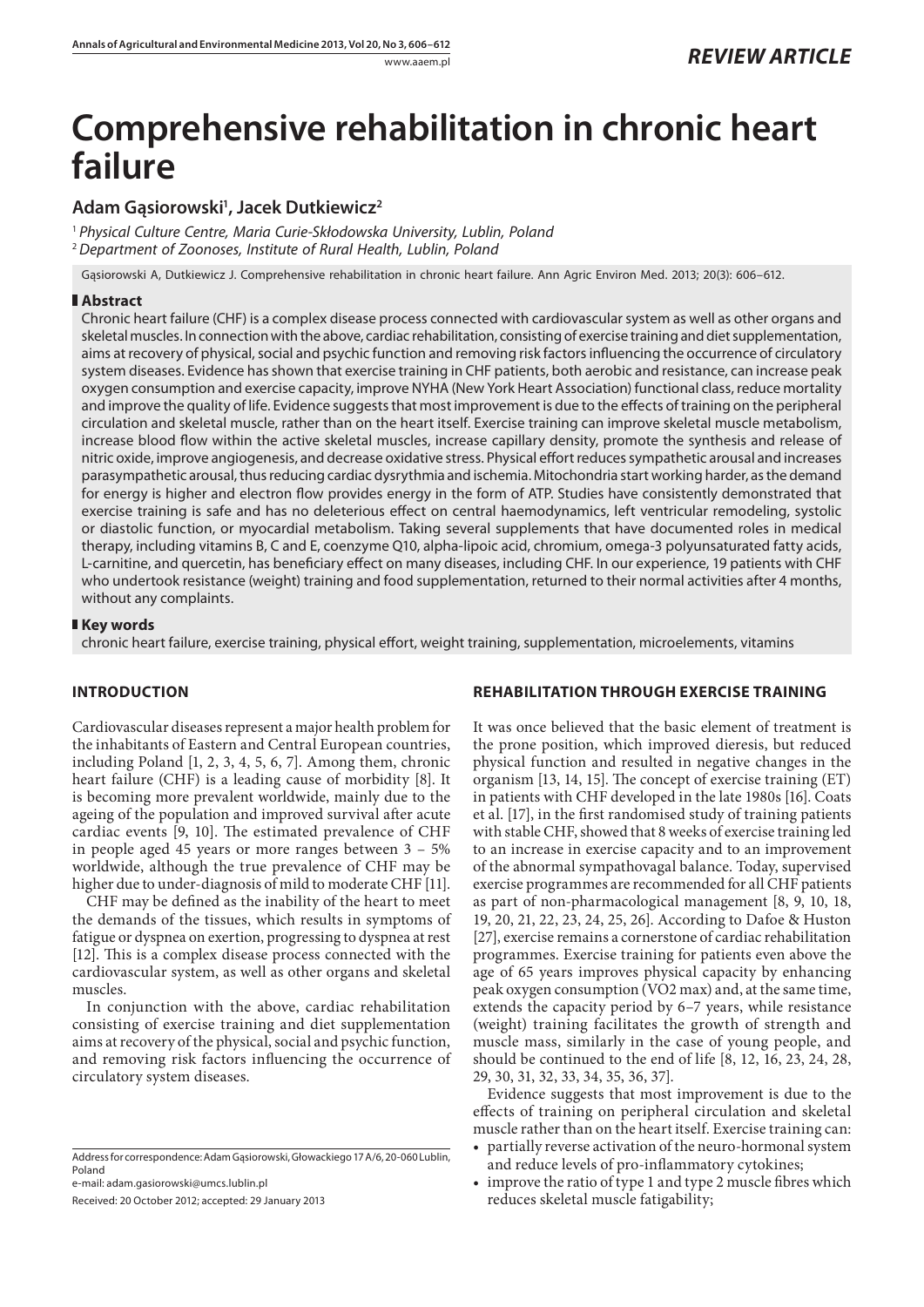Adam Gasiorowski, Jacek Dutkiewicz, Comprehensive rehabilitation in chronic heart failure

- improve skeletal muscle metabolism;
- increase blood flow within the active skeletal muscles;
- increase capillary density;
- promote the synthesis and release of nitric oxide;
- improve angiogenesis;
- decrease oxidative stress;
- improve vasodilatory capacity and endothelial function;
- reduce systemic vascular resistance;
- reduce skeletal myocyte apoptosis;
- increase IGF-1 expression in skeletal muscles;
- attenuate and/or reverse skeletal muscle atrophy;
- increase mitochondrial volume density;
- increase citrate synthase activity;
- improve oxidative and metabolic muscle capacity;
- reduce dependence on anaerobic metabolism [8, 16, 23, 32, 33, 38].

In a multi-centred study, the European heart failure training group [21, 32] reported that resting concentrations of noradrenaline and adrenaline decreased after training, indicating amelioration of the adrenergic overactivation commonly found in heart failure patients.

Animal studies demonstrated that exercise training attenuates the extent of apoptosis and alters the expression of contractile and heat shock proteins. Systematic training may have the potential to reduce the expression of the atrophy-related ubiquitin-proteasome pathway. Physical training seems to improve muscle protein synthesis through activation of the P13K/Akt molecular signalling pathway as a result of an increase of IGF-1 expression in skeletal and cardiac muscles. In addition, exercise training may attenuate protein degradation by inhibiting fork-head transcription factors (FOXO), which are related to proteolysis-mediated muscle atrophy. Exercise training activates several favourable signalling pathways that lead to increased peroxisome proliferator-activated receptor gamma co-activator (PGC-1a) expression in skeletal and cardiac muscles, a transcriptional factor which, in turn, regulates mitochondrial biogenesis and fatty acid oxidation [16].

Moreover, exercise training also has positive impact on the autonomic nervous system, circulatory system, endothelium function, and activation of muscle ergoreceptors for those suffering from heart failure. Exercise has been shown to reduce traditional risk factors, such as hypertension and hyperlipidemia, attenuate cardiovascular responses to mental stress, and reduce myocardial ischemia [39]. Physical effort produces changes in the left chamber of the heart and central haemodynamic parameters, which translates into better effort tolerance, reduction of tiredness and dyspnea; it also improves the capacity of the circulatory system [12, 40, 41, 42]. Studies have consistently demonstrated that training is safe and has no deleterious effect on central haemodynamics, left ventricular remodeling, systolic or diastolic function, or myocardial metabolism [20, 25].

The net functional result of such improvements is an increase in exercise duration and physical work capacity, as well as a reduction in mortality, morbidity and hospital admissions. Evidence suggests that exercise training in CHF patients can increase exercise capacity by 15%, improve NYHA (New York Heart Association) functional class, reduce mortality by 35%, and improve the quality of life [8].

According to Dubach [20], training increases exercise tolerance by an average of 20% in chronic heart failure regardless of etiology. Belardinelli et al. [31] found that exercise training was associated with growth of peak VO2 by 18%, improved quality of life, and significantly lower mortality (P=0.01), and fewer hospital re-admissions for CHF (P=0.02). These results, however, were not confirmed by an EXERT study, except for growth of peak VO2 [42]. The systematic review carried out by Davies et al. [43, 44] showed that in systolic CHF patients, exercise-based intervention reduces the level of hospitalizations due to heart failure and improves the health-related quality of life, but does not decrease all-cause mortality. By contrast, a comprehensive metaanalysis by Jolliffe et al. [45] reported a 27% reduction in all-cause mortality and a 31% reduction in cardiac mortality. Dalal et al. [46] report that two systematic reviews that included 48 randomised controlled trials showed a 20% reduction in all-cause mortality and a 27% reduction in cardiac mortality at 2 – 5 years.

As patients develop greater exercise tolerance, they experience less fatigue and dyspnea and become more comfortable performing activities of daily living. This, in turn, leads to increased independence, less chronic illness behaviour and depression, and an improvement in the general sense of wellbeing [8, 21].

Most of studies on exercise training have been carried out with the use of aerobic training. Until the late 1990s, resistance training (such as weight lifting) was contraindicated for CHF patients, and the existing guidelines still view it with great caution. However, there is a growing body of evidence that resistance training is indeed safe for most CHF patients, and may even be more effective than aerobic training alone in reversing peripheral metabolic limitations and skeletal muscle myopathy, and in increasing overall functional capacity [16]. Numerous studies have shown that resistance training increases maximal strength and muscular endurance [47]. Węgrzynowska et al. [47], report that after 12 weeks of resistance training, all 10 CHF patients were able to change their classification from III to II NYHA class. According to Dafoe & Huston [27], there appears to be less myocardial ischemia during resistance training than during a standard exercise test.

Patients with chronic, low-risk CHF, in NYHA classes I-III, with moderate to good left ventricular function, without angina or ischaemic ECG disturbances and dysrhythmias, and without uncontrolled hypertension or moderate to severe aortic stenosis, may follow a moderate resistance training programme. Depending on the NYHA class, the strengthening of 4–10 muscle groups of the upper body, lower body and the trunk is suggested. The resistance training session may last 10–30 min and be repeated on 2–3 days per week. The primary goal of exercise prescription is to develop an individualised exercise programme combining aerobic with resistance training in order to enhance cardiorespiratory and muscular fitness, increase total physical capacity, and improve the quality of life of CHF patients [16].

According to the experience of one of the authors of the presented study (A. G.), weight training is necessary with proper individualised management, and extends the exercise endurance and capacity measured with the VO2 max. Improving motor fitness, strength and strength endurance produces natural chemical compounds in the human organism which lower blood pressure, provides good wellbeing by producing endorphins, reduces pulse and dyspnea during physical effort, and improves lung ventilation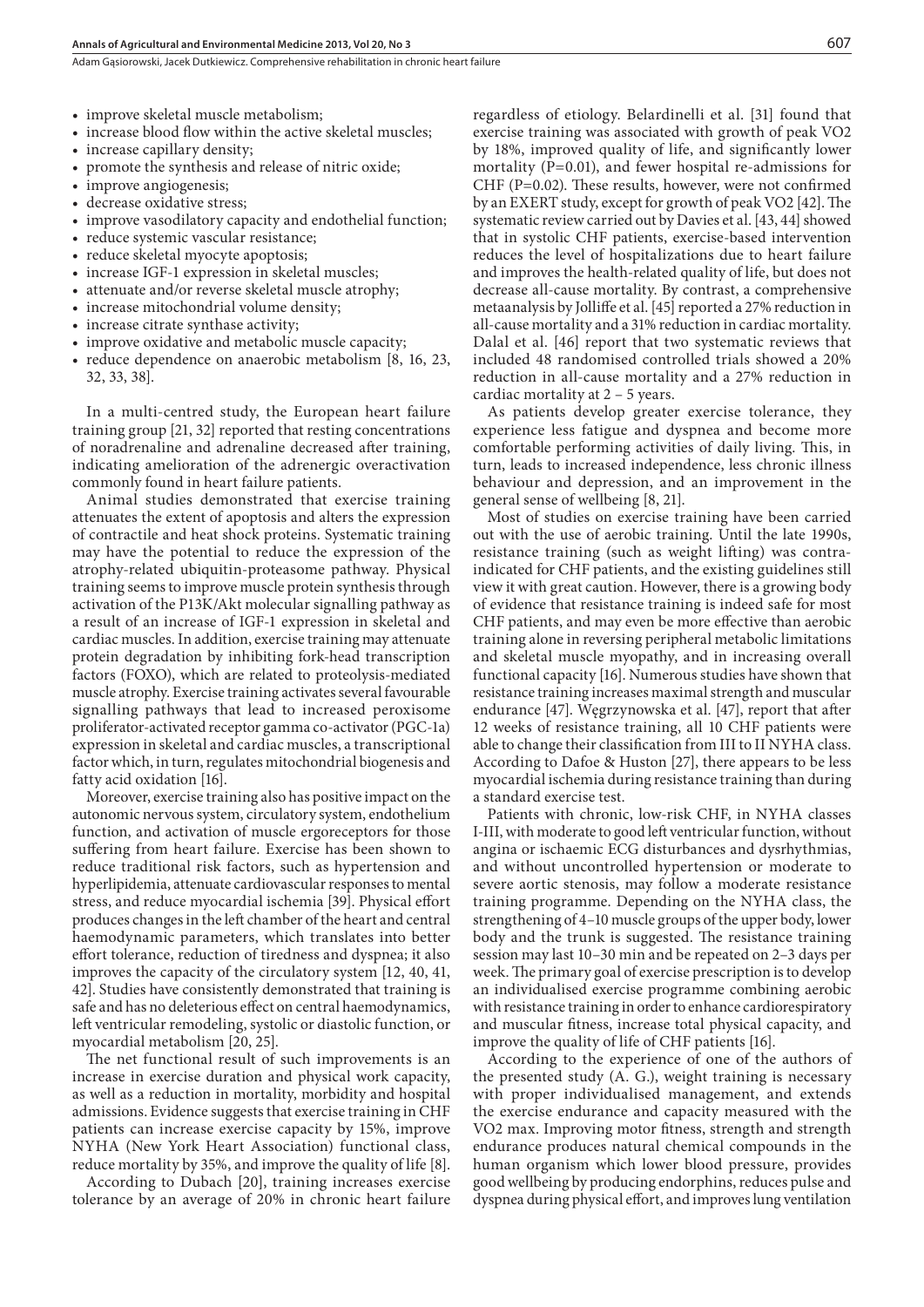and capacity. Furthermore, it raises the anaerobic metabolism threshold and inhibits catabolic processes concerning heart failure.

Physical effort reduces sympathetic arousal and increases parasympathetic arousal, thus reducing cardiac dysrythmia and ischemia. Mitochondria start working harder as the demand for energy is higher, and electron flow provides energy in the form of ATP. Enhanced physical activity, in order to retain the growth of glucose burning, produces more enzymes, and in a shortage of glucose it uses fat reserves. A properly adapted organism develops a suitable level of energy production. Enhancing physical activity is accompanied by a concurrent growth of destructive free radicals and NO, which is an excellent antioxidant. Through its activity in the cells of blood vessel endothelium, nitric oxide regulates the tension of the blood vessel, has a spasmolytic effect on blood vessels, and among other neuro-hormonal factors it improves the blood flow, preventing thromboembolic changes [33, 38, 48, 49, 50].

Physical training, when very intense, weakens the immune system of elderly people suffering from cardiovascular diseases; therefore, it must be individually adjusted. People exercising regularly are better adjusted and their energy production is more effective, which is a result of producing a number of basic antioxidant enzymes and general antioxidant stability [51, 52, 53, 54].

Physical exercise reduces the incidence and mortality from heart diseases. It is the greatest available opportunity to slow down damage resulting from the process of ageing. Those who performed work requiring high physical activity were less exposed to sudden death in general, or as a result of cardiovascular diseases, than those whose work required less physical activity [55, 56].

More benefits regarding the prevention of cardiovascular diseases are derived from physical exercise performed in a state of rest and relaxation, than from professional work, which is connected with the psychic attitude towards the purpose of physical activity. It is believed that exercise and the related wellbeing constitute important elements for disease prevention [57, 58].

Unfortunately, in spite of its advantages, exercise training is not common among CHF patients. According to Dalal et al. [10], about 900,000 people are living in the UK with heart failure, but only a small minority participate in cardiac rehabilitation. In another study, Dalal et al. [46] report that home- and centre- based forms of cardiac rehabilitation seem to be equally effective in improving the clinical and healthrelated quality of life outcomes in CHF patients. Schmidt et al. [59] report that tele-monitoring (mostly by telephone) has the potential to improve CHF patient care in many ways and reduces mortality by ca. 20%. According to Piotrowicz [60], home tele-rehabilitation secured by tele-electrocardiograficmonitoring and tele-heart-rate-monitoring seems to be the optimal form of physical activity for heart failure patients.

# **SUPPLEMENTATION WITH NUTRIENTS**

Heart failure treatment based only on pharmaceutical (conventional) practices further deteriorates the health problem, as in many cases heart failure is caused by a chronic shortage of vitamins and other nutrients in cardiac muscle cells, while diuretic drugs are oriented towards symptoms, not causes. This shortage leads to the weakening of heart functioning as a pump, which results in deterioration of organ blood supply, low arterial pressure and no coverage of current metabolic needs of the organism. Kidney functions, which depend on optimal blood pressure, are impaired, water in the tissues stops and, if diuretics are supplied, water soluble vitamins such as C and B, minerals and microelements are removed from the organism.

According to von Haehling et al. [61], dietary deficiencies in micronutrients and macronutrients contribute to the progression of chronic heart failure from stable disease to devastating cardiac cachexia. The evidence suggests that multiple micronutrient supplementation is potentially beneficial for cachectic patients, and should contain antioxidant supplements and B-group vitamins. Heart failure treatment without refuelling cell nutrients is a noncomprehensive treatment [62].

With a long-term shortage of vitamins the recovery process in vascular walls is excessive. The basic elements for the recession of atherosclerosis are lysine and proline, which comprise collagen, and vitamin C. They are decisive factors in optimal regeneration of the connective tissue of vascular walls. With optimal volumes of nutrients, the cells of the smooth muscles of the vascular wall produce a sufficient amount of activity collagen, guaranteeing wall stability. Vitamins C and E prevent excessive growth of muscle cells [62].

According to Janson [63], taking several supplements that have documented roles in medical therapy, including vitamins C and E, coenzyme Q10, alpha-lipoic acid, chromium, L-carnitine, and quercetin, has beneficiary effect on many diseases, including congestive heart failure.

Aberrations in minerals and micronutrient homeostasis that includes  $Ca^{2+}$ , Mg<sup>2+</sup>, vitamin D, zinc and selenium deficit, appear to be an integral component of pathophysiologic expressions of congestive heart failure and predispose patients to secondary hyperparathyroidism which accounts for bone resorption and contributes to a fall in bone strength that can lead to nontraumatic fractures. Thus, patients with CHF need daily nutrient supplement in addition to their habitual diet [64].

The deposits in blood vessels are mainly caused by lipoprotein which sticks to collagen molecules in arterial walls. The therapeutic goal of preventing the forming of fat deposits in vascular walls is neutralisation of Lp(a) molecule viscosity, and preventing its attaching to the inner structures of vascular walls. Amino-acids – lysine and proline – form a protective layer around Lp(a) molecules, which prevents the depositing of fat molecules in the vascular wall. They release Lp(a) attached to the vascular wall, which are transported to the liver, where they undergo natural metabolic conversion. This process improves circulation [65, 66, 67, 68].

An additional mechanism influencing the development of atherosclerosis, brain stroke or heart attack, is biological oxidation. Free radicals destroy the tissue of vascular walls, contributing to the depositing of atherosclerotic plaques. Vitamins C and E, beta-carotene, among others, are the strongest antioxidants which protect the cardiovascular system against damage [65, 66, 67, 69, 70, 71, 72].

Modern cell medicine presents a new view concerning the cause of secondary risk factors for the blood system and defines methods of heart disease prevention. Cholesterol, triglycerides, low density lipoproteins (LDL), Lp(a) are repair factors and their level increases in a response to structural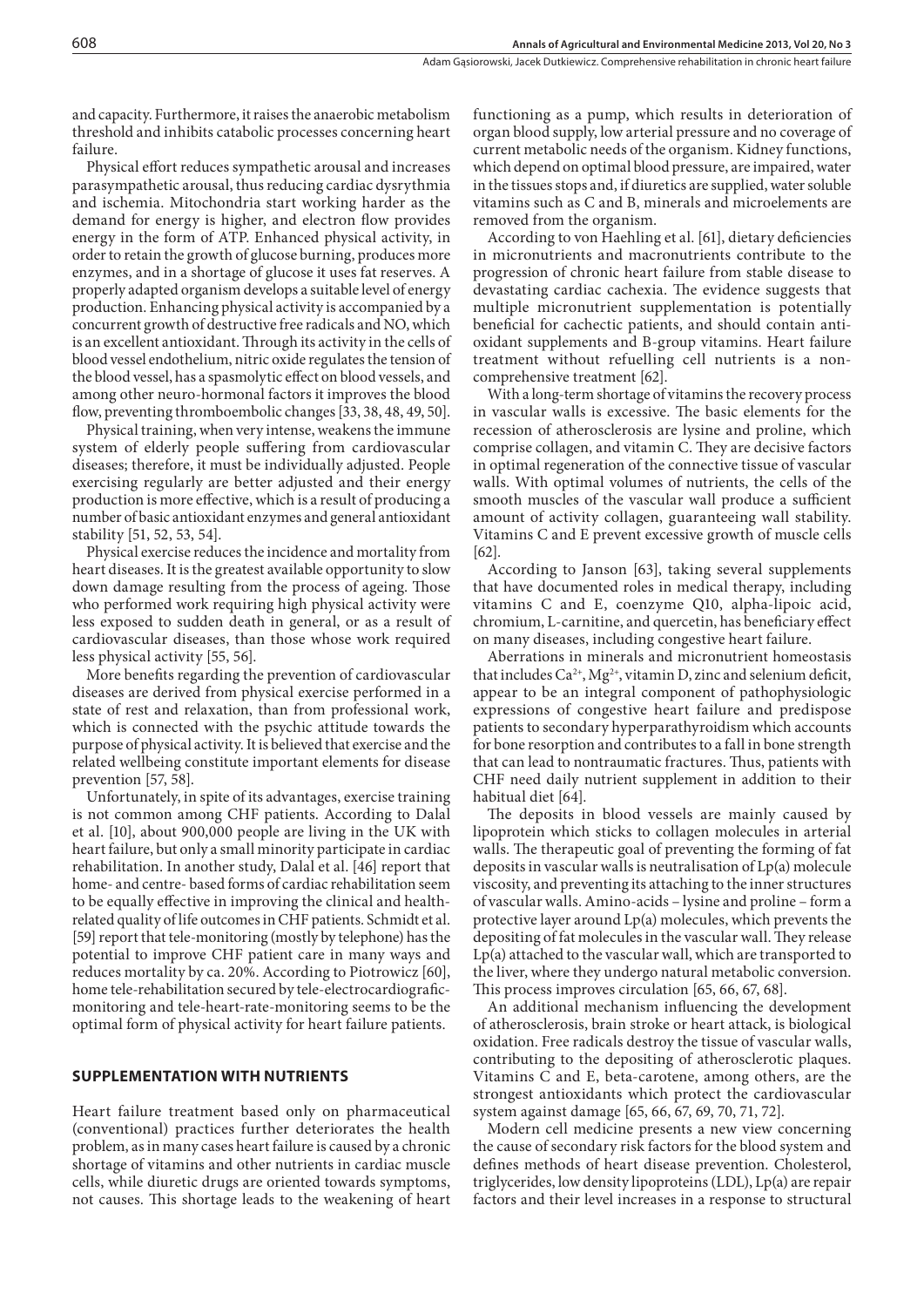Adam Gasiorowski, Jacek Dutkiewicz, Comprehensive rehabilitation in chronic heart failure

weakening of vascular walls. Chronic shortage of vitamins and other nutrients leads to overproduction of repair molecules and deposits of atherosclerotic plaques. The most significant way of reducing the level of cholesterol and other secondary risk factors in the blood system is stabilisation of vascular walls and, in consequence, reduction of the metabolic demand for increased production of those factors in the liver [73, 74, 75, 76].

The best natural sources for reducing risk factors in the blood are, e.g. vitamin C, B3 (nicotinic acid), B5 (pantothenate), vitamin E, carnitine, coenzyme Q10, vitamin B1, which provide better stability of the vessels' connective tissue and reduction of demand for repair molecules.

Coenzyme Q10 (ubiquinone, or coQ10) is the most important element in the respiratory pathway, particularly in the heart muscle. It participates in ATP synthesis and is responsible for cell metabolism. It additionally acts as an antioxidant. Up to the age of 30, the human organism produces this coenzyme, after which the production decreases reaching only 50% at the age of 70. Coenzyme Q10 improves heart capacity and corrects energy flow in mitochondria, the majority of which can be found in heart muscles. CoQ10 is essential for the heart muscle, and it helps lower blood pressure, improve congestive heart failure, and protect the brain in degenerative conditions such as Parkinson's and Alzheimer's diseases. It also reduces the chance of blood platelets sticking together and obstructing the vessels, thus reducing the chance of heart attacks. It improves immunity, physical capacity, reduces the process of ageing, strengthens the immunity system; it is also used in the case of diabetes and obesity [63, 66, 70, 71, 77].

Scientific and clinical research has confirmed the special importance of carnitine, coenzyme Q10 and other nutrients vital for the improvement of heart muscle work and increasing its contraction. Carnitine optimises fatty acid metabolism and reduces triglyceride level. L-carnitine is essential for the transport of free fatty acids across the mitochondrial membrane, where they are metabolized to create energy. Low L-carnitine levels reduce the functional capacity of the myocardium, leading to increases in angina and congestive heart failure [63, 78, 79, 80, 81, 82, 83].

In the event of heart failure, vitamin C should be administered; it provides energy for cell metabolism and supports the activity of group B vitamins, which are carriers of cell metabolism bioenergy, concerning in particular heart muscle cells, improving heart beat. This is further enhanced by the production of prostacyclin in arterial walls, tissue hormone inhibiting blood platelets sticking together and expanding blood vessels, especially the coronary vessels, and ensuring the protection and natural healing of vascular walls and normalising increased production of cholesterol and other risk factors in the liver, and their level in blood.

It is necessary to administer vitamin E, which is an antioxidant and provides protection for cell membranes, lipids and cells against self-oxidation, as well as taurine amino-acid, whose shortage in heart muscle cells is often a cause of heart failure, and carnitine, which supports the administration of bioenergy to mitochondria in cells and coenzyme Q10, the most important element of each cell's respiratory pathway. The production and transportation of electric impulse for regular heart beat is the responsibility of the heart muscle cells, which must be properly supplied with relevant nutrients [62, 65, 69, 70, 71, 78, 79, 84].

Recent epidemiological and experimental studies suggest that omega-3 polyunsaturated fatty acids (w-3PUFA) of marine origin may prevent the development and progression of CHF at relatively low intakes, and can be achieved solely through high consumption of oily fish. w-3PUFA supplementation can favorably affect inflammation, plasma lipid profile, blood pressure, and cardiac mitochondrial function, all of which could prevent the development and progression of heart failure. Clinical studies suggest that a high dietary intake of the w-3PUFA found in fish oils (eicosapentaenoic and docosahexaenoic acids) may lower the incidence of CHF, and that supplementation with pharmacological doses prolongs the event-free survival in patients with established CHF [85].

#### **PROPERTIES OF VITAMINS AND METHODS OF THEIR ADMINISTERING**

**Vitamin C.** Synthesised from glucose in the livers of mammals, except humans, i.e. humans must receive it from an outside source. Vitamin C has the following properties:

- • reduces the level of free radicals and slows down the LDL oxidation process;
- enhances immunity and protects against infections;
- regenerates the oxidation properties of vitamin E;
- accelerates wound healing;
- participates in collagen production;
- plays an important role in the growth of blood vessel cells;
- participates in the synthesis of adrenal cortex hormones;
- facilitates iron absorption;
- together with folic acid and vitamin B 12, triggers erythrocyte maturation;
- builds blood vessels;
- inhibits the creation of nitrosamines, which contribute to neoplasm development;
- weakens allergic reactions;
- prevents vein clots;
- prevents scurvy;
- • without vitamin C, there is no benefit from the properties of other vitamins, e.g. folic acid and iron;
- • vitamin C inhibits the sticking together of blood platelets (prostacyclin) and expands coronary vessels;
- provides energy for cell metabolism and supplies the transport molecules of group B vitamins with necessary bioenergy [62, 74, 86, 87, 88].

**Vitamin E.** Appears in 90% of cases in the form of alphatocopherol, and breaks chain reactions that generate free radicals. It is a modulator of the whole system of enzymes, which are related to cell membrane and slows down atherosclerotic changes. The functions of vitamins C and E are interrelated and reduce the risk of atherosclerotic changes in vessels. Vitamin E collects in the liver, heart, muscles, adipose tissue, uterus, testicles, blood, endocrine glands and glands of the bile duct. About 70% of the daily dose is excreted in faeces. This vitamin expands blood vessels and inhibits blood clotting by dissolving the clots. It is very active in cooperation with selenium. Vitamin E:

- inhibits the process of cell ageing;
- with vitamin A protects lungs against air pollution;
- accelerates burn healing;
- protects against miscarriage;
- relieves muscle contraction;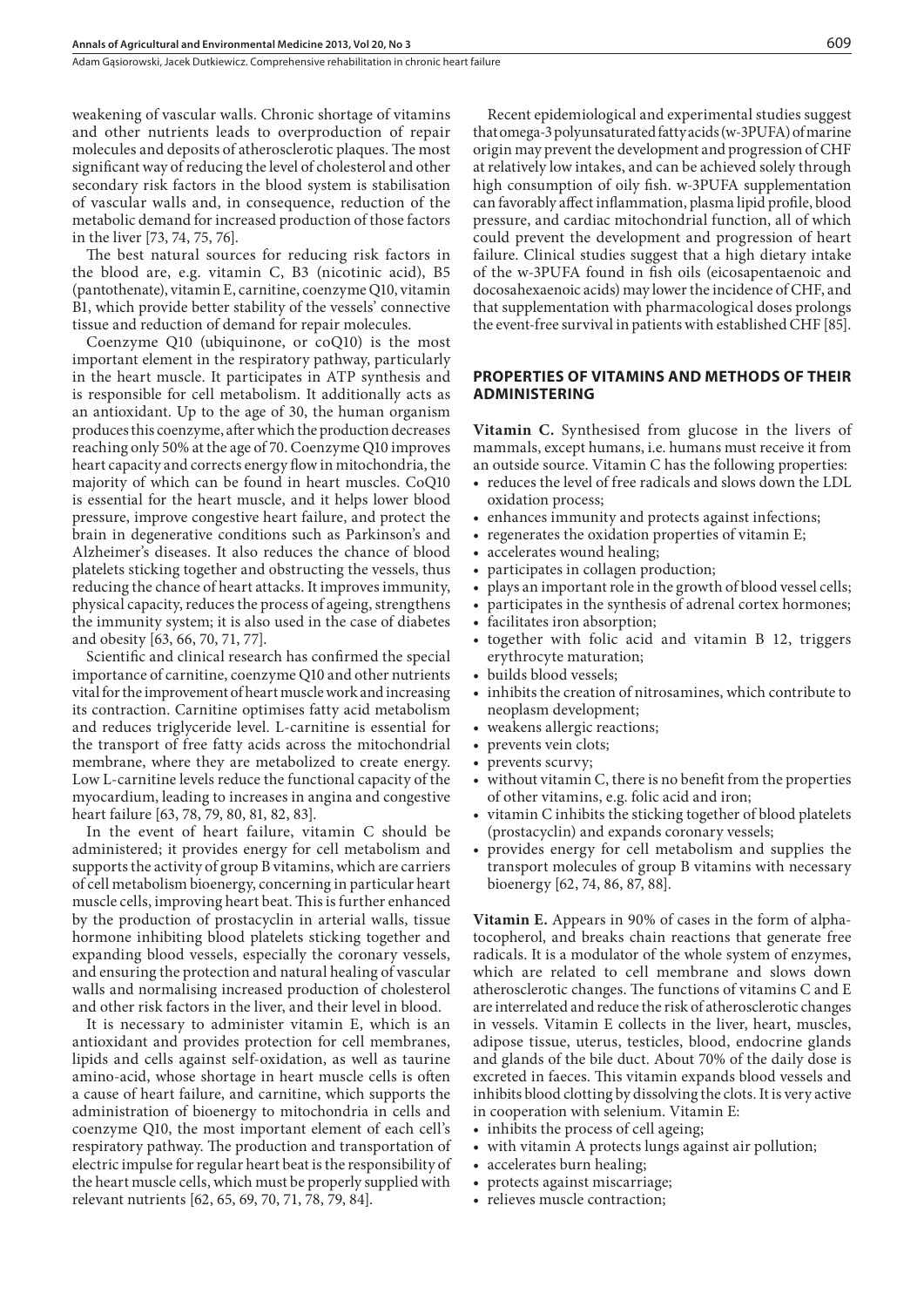• prevents cardiac ischemia;

- softens scars;
- prevents tiredness;
- the dose of vitamin E should be raised during menopause; • the dose should also be raised for nursing mothers and
- those who receive contraceptions, as well as persons who drink chlorinated water;
- the dose of vitamin E should be increased in the case of high pressure;
- inorganic Fe may compromise the activity of vitamin E, unlike organic Fe;
- plays a very important role in the conversion of hydrocarbons, fats and proteins as a medication during convalescence after different kinds of diseases;
- protects polyunsaturated fatty acids and vitamin A against free radicals, preventing atherosclerosis;
- in order to prevent further damage to heart muscle, vitamin E should be administered after heart attack;
- inhibits smooth muscle cell proliferation, platelet adhesion and aggregation, and monocyte endothelial adhesion [89];
- reduces blood pressure and has diuretic, although mild, properties;
- has a positive impact on skin and hair;
- has a positive impact on the nervous system;
- has a positive effect during infections;
- enhances immunity;
- has a supportive effect during lung treatment;
- relieves trembling hands and muscles in Parkinson's disease.

Several studies have reported that vitamin E is associated with decreased chronic disease risk. The Women's Health Study, a 10-year prevention trial in normal, healthy women, found that 600 IU vitamin E decreased overall cardiovascular mortality by 24%, and in women over 65 years of age decreased it by 49% [90].

Lack of vitamin E and a significant shortage may lead to damaging nerves in the spinal cord and damage to the retina.

Drugs reducing cholesterol level inhibit the absorption of vitamin E and other vitamins soluble in fats.

**Vitamins B.** Vitamin B1 (thiamine) provides optimisation of cell metabolism and the supply of bioenergy, and has a positive effect on the muscular system, heart function and nervous system.

Vitamin B2 (riboflavin) provides optimisation of cell metabolism and supply of bioenergy:

- together with vitamin A it retains the proper function of mucous membranes of the urinary system, alimentary tract, blood vessel epithelium and respiratory tracts;
- helps assimilate Fe;

Vitamin B3 (nicotinic acid) reduces excessive production of cholesterol and lipoproteins in the liver.

Vitamin B6 (pantothenic acid) is a structural component of the major metabolic cell molecule (coenzyme A), optimising degradation and synthesis of fats in metabolism. Vitamin B6 and folic acid accelerate the decrease of risk factor of homocysteine in cell metabolism. Vitamin B6 is necessary in the production of red blood cell antibodies and participates in energy acquisition processes [68, 83, 91, 92].

By using cell nutrients, the physical condition is improved, lifespan extended, heart pumping improved, increased heart chambers are normalised and shallow breathing is decreased.

## **EXAMPLE OF GROUP REHABILITATION ILLUSTRATING BENEFITS OF RESISTANCE TRAINING ASSOCIATED WITH DIET SUPPLEMENTATION**

Clinical research was conducted by one of the authors of the presented study (A. G.) on 19 working patients aged 40–65 years (10 women, 9 men) with advanced heart failure and atrial fibrillation, with coronary pains and ischemia.

The patients were advised to take exercise typical for such diseases, i.e. weight and flexibility training and dietary supplements. Weight training was performed in a properly equipped university gym at the Academic Sports Centre, taking into account all muscles groups of shoulder, hip, lower and upper limbs. The training took place 4 times a week, with an obligation to attend at least 3 sessions per week.

The patients undertook 20–30 different weight exercises, depending on their progress, under the supervision of an instructor. The training was individualised, adjusted to needs and capacities with gradable difficulty, and repeated in 3–5 series. Furthermore, each patient had to perform specific exercises every day at home for 15–30 minutes, and had individual goals defined for them, based on the course of treatment, lifestyle, health condition and age. One-time physical effort, especially performed by a person with a sedentary lifestyle, increases the likelihood of clotting. Appropriate training eliminates such a reaction.

Within the controlled process of rehabilitation the authors strive to achieve goals and then retain physical function at the highest possible level, reducing stress connected with disease and treatment. In the process of rehabilitation, muscle mass should be increased and the volume of adipose tissue reduced, which is achieved by combining physical exercise with proper diet.

The 19 patients were given dietary supplements in the form of Aloe (Barbadensis Miller, dosage  $2 \times 50$  ml before meals in morning and evening), containing amino-acids, such as lysine, proline, carnitine and other  $(2 \times 50 \text{ ml daily})$ , large doses of vitamin C (1,000 mg) in tablets produced from briar rose, sea-buckthorn and blackcurrant with bioflavonoids and vitamin E, carotene, group B vitamin, coenzyme Q10, and microelements, such as Ca, Mg, K, Na, Mo, Cu, Cr, and other vitamins and microelements contained in natural ecological products of vegetable and fruit diet.

An improvement in heart muscle function parameters (increasing ejection fraction) was recorded for all patients; pulse rate was balanced, muscle blood supply (including heart muscle) improved, strength and strength endurance enhanced, as well as general endurance. After 4 months of training, the patients did not experience any disorders, even at longer physical effort and returned to their everyday activities. The training was continued after the study period.

#### **REFERENCES**

- 1. Zatoński WA, and the HEM project team. Epidemiological analysis of health situation development in Europe and its causes until 1990. Ann Agric Environ Med. 2011; 18: 194–202.
- 2. Zatoński WA, Mańczuk M, and Kielce PONS team. POlish-Norwegian Study (PONS): research on chronic non-communicable diseases in European high risk countries – study design. Ann Agric Environ Med. 2011; 18: 203–206.
- 3. Islami F, Mańczuk M, Vedanthan R, Vatten L, Polewczyk A, Fuster V, Boffetta P, Zatoński WA. A cross-sectional study of cardiovascular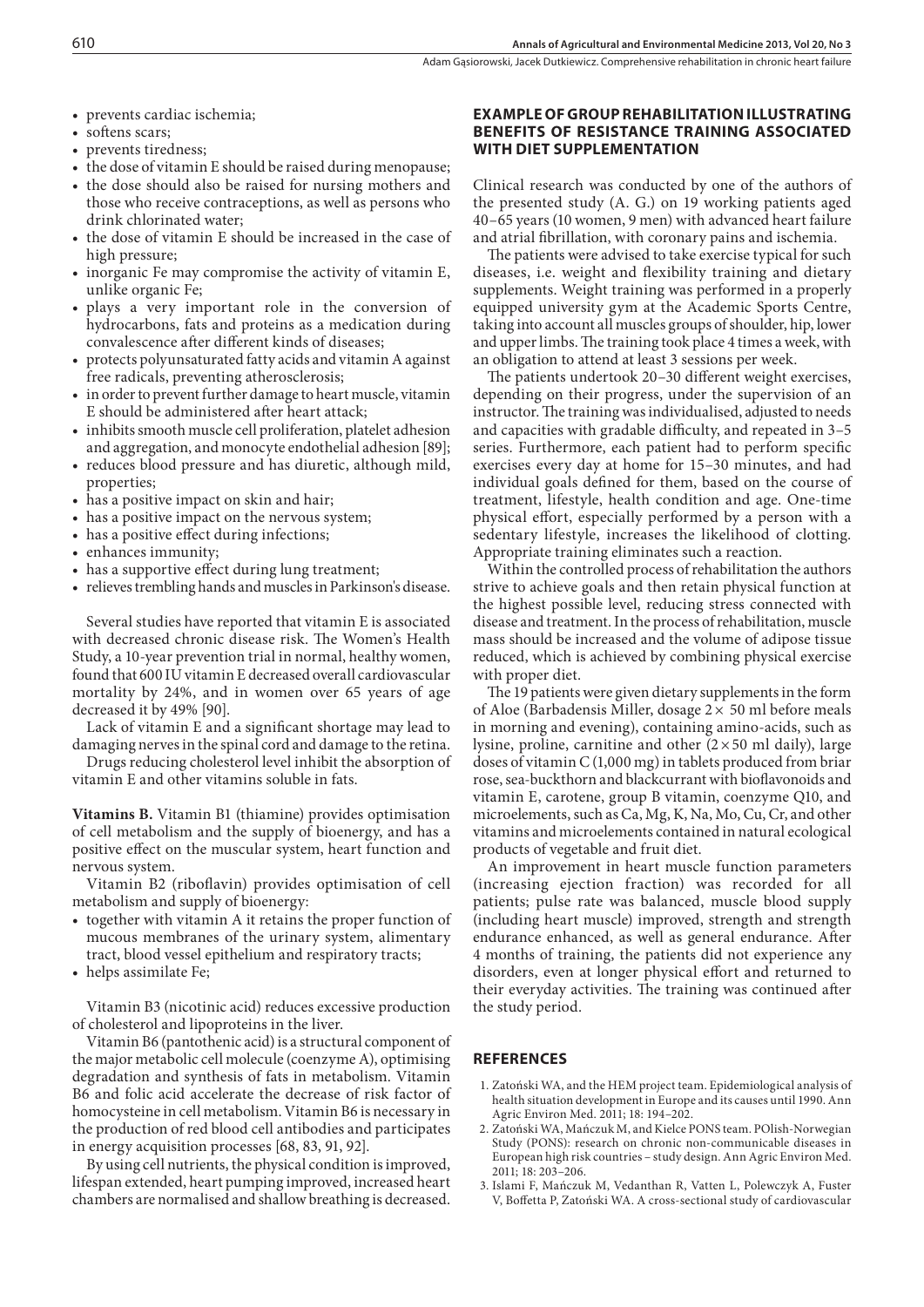Adam Gasiorowski, Jacek Dutkiewicz, Comprehensive rehabilitation in chronic heart failure

disease and associated factors. Ann Agric Environ Med. 2011; 18: 255–259.

- 4. Szuba A, Martynowicz H, Zatońska K, Ilow R, Regulska-Ilow B, Różańska D, Wołyniec M, Einhorn J, Vatten L, Asvold BO. Prevalence of hypertension in a sample of Polish population – baseline assessment from the prospective cohort 'Pons' study. Ann Agric Environ Med. 2011; 18: 260–254.
- 5. Yusuf S. Case of the PONS study. Ann Agric Environ Med. 2011; 18: 279–280.
- 6. Boyle P. Improving health in Central and Eastern Europe. Ann Agric Environ Med. 2011; 18: 281- 282.
- 7. Wojtyła A. Closing the health gap. Ann Agric Environ Med. 2012; 19: 1–2.
- 8. Wise FM. Exercise based cardiac rehabilitation in chronic heart failure. Austr Fam Physician. 2007; 36: 1019–1024.
- 9. Cahalin LP. Heart failure. Phys Ther. 1996; 76: 516–533.
- 10. Dalal HM, Wingham J, Palmer J, Taylor R, Petre C, Lewin R. Why do so few patients with heart failure participate in cardiac rehabilitation? A cross-sectional survey from England, Wales and Northern Ireland. BMJ Open 2012; 2: e000787.
- 11. Jeon YH, Kraus SG, Jowsey T, Glasgow NJ. The experience of living with chronic heart failure: a narrative review of qualitative studies. BMC Health Serv Res. 2010; 10: 77.
- 12. Piña IL, Apstein CS, Balady GJ, Belardinelli R, Chaitman BR, Duscha BD, Fletcher BJ, Fleg JL, Myers JN, Sullivan MJ. Exercise and heart failure: A statement from the American Heart Association Committee on Exercise, Rehabilitation, and Prevention. Circulation*.* 2003; 107: 1210–1225.
- 13. Greenleaf J. Some evils of prolonged bed-rest deconditioning. Med. Sportiva. 2001; 5(4): 205–228.
- 14. Mitkowski P. Heart failure epidemy of 21st century. Cardiovascular Diseases 2004; 1: 43–50.
- 15. Wujek-Krajewska E, Kaczorowska M, Kuch M. Heart failure epidemy of 21st century – challenge for cardiac rehabilitation. Kardioprofil. 2007; 5: 201–207.
- 16. Papathanasiou G, Tsamis N, Georgiadou P, Adamopoulos S. Beneficial effects of physical training and methodology of exercise prescription in patients with heart failure. Hellenic J Cardiol. 2008; 49: 267–277.
- 17. Coats AJ, Adamopoulos S, Meyer TE, et al. Effects of physical training in chronic heart failure. Lancet 1990; 335: 63–66.
- 18. Arnold JMO, Liu P, Demers C, et al. Canadian Cardiovascular Society consensus conference recommendations on heart failure 2006: Diagnosis and management. Can J Cardiol. 2006; 22: 23–45.
- 19. Clark AL. Exercise and heart failure: assessment and treatment. Heart 2006; 92: 699–703.
- 20. Dubach P, Sixt S, Myers J. Exercise training in chronic heart failure: why, when and how. Swiss Med Wkly. 2001; 131: 510–514.
- 21. European Heart Failure Training Group. Experience from controlled trials of physical training in chronic heart failure: protocol and patient factors in effectiveness in the improvement in exercise tolerance. Eur Heart J. 1998; 19: 466–475.
- 22. Gibbs CR, Jackson G, Lip GYH. ABC of heart failure. Nondrug management. BMJ. 2000; 320: 366–369.
- 23. Ko JK, McKelvie RS. The role of exercise training for patients with heart failure. Eura Medicophys. 2005; 41:35–47.
- 24. Knocke A. Program description: physical therapy in a heart failure clinic. Cardiopulm Phys Ther J. 2012; 23: 46–47.
- 25. Uren NG, Lipkin DP. Exercise training as therapy for chronic heart failure. Br Heart J. 1992; 67: 430–433.
- 26. Lloyd-Williams F, Mair FS, Leitner M. Exercise training and heart failure: a systematic review of current evidence. Br J Gen Pract. 2002; 52:47–55.
- 27. Dafoe W, Huston P. Current trends in cardiac rehabilitation Can Med Assoc J. 1997; 156: 527–532.
- 28. Fiatarone MA, O'Neil EF, Doyle N, et al. Exercise training and nutritional supplementation for physical frailty in very elderly people. N Engl J Appl Physical. 1988; 64: 1038–1044.
- 29. Frontera WR, Meredith CN, O'Reilly KP, et al. Strength conditioning in aldermen skeletal muscle hypertrophy and improved function. J Appl Physiol. 1988; 64: 1038–1044.
- 30. Kostka T. The role of physical activity in promoting health among the elderly. Med Sportiva 2001; 5 (suppl. 2): 147–150.
- 31. Belardinelli R, Georgiou D, Cianci G, Purcaro A. Randomized, controlled trial of long-term moderate exercise training in chronic heart failure: effects on functional capacity, quality of life, and clinical outcome. Circulation. 1999; 99: 1173–1182.
- 32. Tavazzi L, Giannuzzi P. Physical training as a therapeutic measure in chronic heart failure: time for recommendations. Heart 2001; 86: 7–11.
- 33. Coats AJ. What causes the symptoms of heart failure. Heart 2001; 86: 574–578.
- 34. Rees K, Taylor RS, Singh S, Coats AJ, Ebrahim S. Exercise based rehabilitation for heart failure. Cochrane Database Syst Rev. 2004; (3): CD003331.
- 35. Amundsen BH, Wisløff U, Slørdahl SA. Exercise training in cardiovascular diseases. Tidsskr Nor Laegeforen. 2007; 127: 446–448 (in Norwegian).
- 36. Deskur-Śmielecka E, Jóźwiak A, Dylewicz P. Cardiac rehabilitation in the elderly. Kardiol Pol. 2008; 66: 684–687.
- 37. Hwang CL, Chien CL, Wu YT. Resistance training increases 6-minute walk distance in people with chronic heart failure: a systematic review. J Physiother. 2010; 56: 87–96.
- 38. Coats AJ. Exercise training for heart failure. Coming of age. Circulation. 1999; 99: 1138–1140.
- 39. Blumenthal JA. New frontiers in cardiovascular behavioral medicine: Comparative effectiveness of exercise and medication in treating depression. Cleveland Clin J Med. 2011; 78 (Suppl. 1): S35-S43.
- 40. Giannuzzi P, Temporelli PL, Corra U et al. ELVO-CHF Study Group V: antiremodeling effect of long-term in patients with stable chronic heart failure results of the exercise in left ventricular dysfunction and chronic heart failure (ELVD-CHF) trial. Circulation. 2003; 108: 554–559.
- 41. Klecha A, Kawecka, Jaszcz K, Bacior B et al. Physical training in patients with chronic heart failure of ischemic origin: effect on exercise capacity and left ventricular remodelling. Eur J Cardiovasc Prev Rehabil. 2007;  $14.85 - 91$
- 42. Mc Kelvie RS, Teo KK, Roberts R, McCartney N, Humen D, Montague T et al. Effects of exercise training for patients with heart failure: The Exercise Rehabilitation Trial (EXERT). Am Heart J. 2002; 144: 23–30.
- 43. Davies EJ, Moxham T, Rees K, Singh S, Coats AJ, Ebrahim S, Lough F, Taylor RS. Exercise based rehabilitation for heart failure. Cochrane Database Syst Rev. 2010; (4): CD003331.
- 44. Davies EJ, Moxham T, Rees K, Singh S, Coats AJS, Ebrahim S, Lough F, Taylor RS. Exercise training for systolic heart failure: Cochrane systematic review and meta-analysis. Eur J Heart Failure 2010; 12: 706–715.
- 45. Jolliffe JA, Rees K, Taylor RS, Thompson D, Oldridge N, Ebrahim S. Exercise-based rehabilitation for coronary heart disease. Cochrane Database Syst Rev. 2001; CD001800.
- 46. Dalal HM, Zawada A, Jolly K, Moxham T, Taylor RS. Home based versus centre based cardiac rehabilitation: Cochrane systematic review and meta-analysis. BMJ. 2010; 340: b5631. doi: 10.1136/bmj.b5631.
- 47. Węgrzynowska-Teodorczyk K, Jankowska EA, Banasiak W, Ponikowski P, Woźniewski M. Significance of resistance training for the attenuation of skeletal myopathy in chronic heart failure. Kardiol Pol. 2008; 66: 434–442.
- 48. Papas AM. The Vitamin E factor. Muza SA, Warsaw 2001.
- 49. Droge W. Free radicals in the physiological control of cell function. Physiol Rev. 2002; 82: 47–95.
- 50. Bove PF, van der Vlat A. Nitric oxide and reactive nitrogen species in airway epithelial signalling and inflammation. Free Radic Biol Med. 2006; 40: 368–406.
- 51. Smart N, Marvick TH. Exercise training for patients with heart failure: a systemic review of factors that improve mortality and morbidity. Am J Med. 2004; 116: 693–706.
- 52. Piepoli MF, Davos C, Francis DP, Coats AJ; Extra MATCH Collaboration. Exercise training meta-analysis of trials in patients with chronic heart failure (ExTraMATCH). BMJ 2004; 328: 189.
- 53. Dekkers JC, Van Doornen LJ, Kemper HC. Sports Medicine 1996.
- 54. Pauling L. How to live longer and feel better. WH Freeman and Company, New York 1986.
- 55. Sesso HD, Paffenbarger RSJr, Lee JM. Physical activity and coronary heart disease in men: The Harvard Alumni Health Study. Circulation. 2000; 102(9): 975–980.
- 56. Sheps DS, et al. The INTERHEART study: intersection between behavioral and general medicine. Psychosom Med. 2004; 66(6): 797– 808.
- 57. Safi F, et al. Leisure time but not occupational physical activity significantly affects cardiovascular risk factors in an adult population. Eur J Clin Invest. 2007; 37(12): 947–953.
- 58. Warburton DE, Nicol CW, Bredin SS. Prescribing exercise as preventive therapy. CMAJ. 2006; 174(7): 961–974.
- 59. Schmidt S, Schuchert A, Krieg T, Oeff M. Home telemonitoring in patients with Chronic Heart Failure. A Chance to Improve Patient Care? Dtsch Arztebl Int. 2010; 156: 527–532.